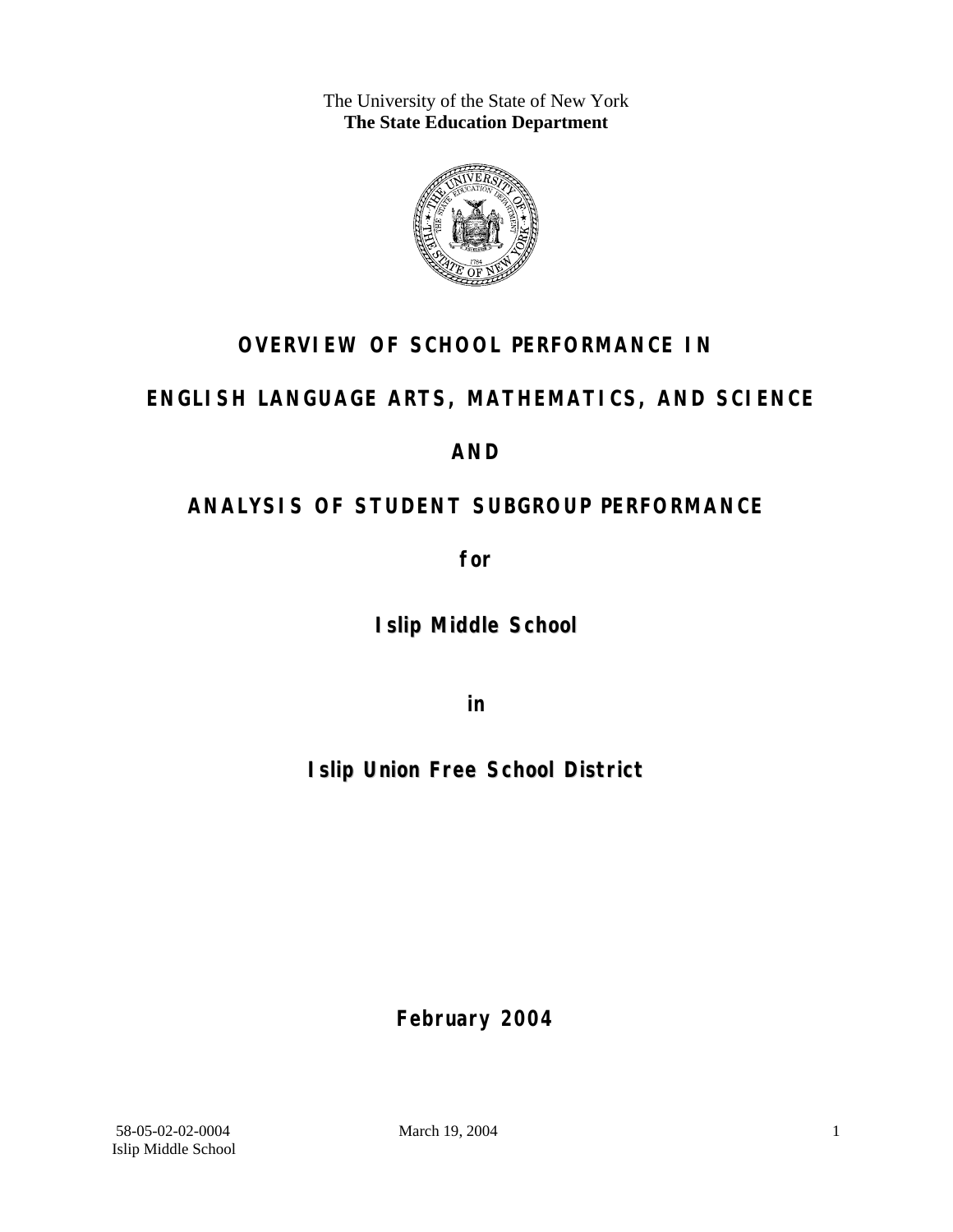### **THE UNIVERSITY OF THE STATE OF NEW YORK**

### **Regents of The University**

| Tonawanda             |
|-----------------------|
| <b>Hollis</b>         |
| Staten Island         |
| New Rochelle          |
| Peru                  |
| Huntington            |
| <b>North Syracuse</b> |
| New York              |
| <b>Belle Harbor</b>   |
| <b>Buffalo</b>        |
| Hartsdale             |
| Albany                |
| <b>Bronx</b>          |
| New York              |
| <b>Binghamton</b>     |
| Rochester             |

#### **President of The University and Commissioner of Education**

RICHARD P. MILLS

**Deputy Commissioner for Elementary, Middle, Secondary and Continuing Education**  JAMES A. KADAMUS

#### **Coordinator, School Operations and Management Services**

CHARLES SZUBERLA

#### **Coordinator, Information and Reporting Services**

MARTHA P. MUSSER

The State Education Department does not discriminate on the basis of age, color, religion, creed, disability, marital status, veteran status, national origin, race, gender, genetic predisposition or carrier status, or sexual orientation in its educational programs, services and activities. Portions of this publication can be made available in a variety of formats, including braille, large print or audio tape, upon request. Inquiries concerning this policy of nondiscrimination should be directed to the Department's Office for Diversity, Ethics, and Access, Room 530, Education Building, Albany, NY 12234. **Requests for additional copies of this publication may be made by contacting the Publications Sales Desk, Room 309, Education Building, Albany, NY 12234.** 

Please address all correspondence about this report that is not related to data corrections to:

*School Report Card Coordinator Information and Reporting Services Team New York State Education Department Room 863 EBA 89 Washington Avenue Albany, NY 12234*  E-mail: *RPTCARD@mail.nysed.gov*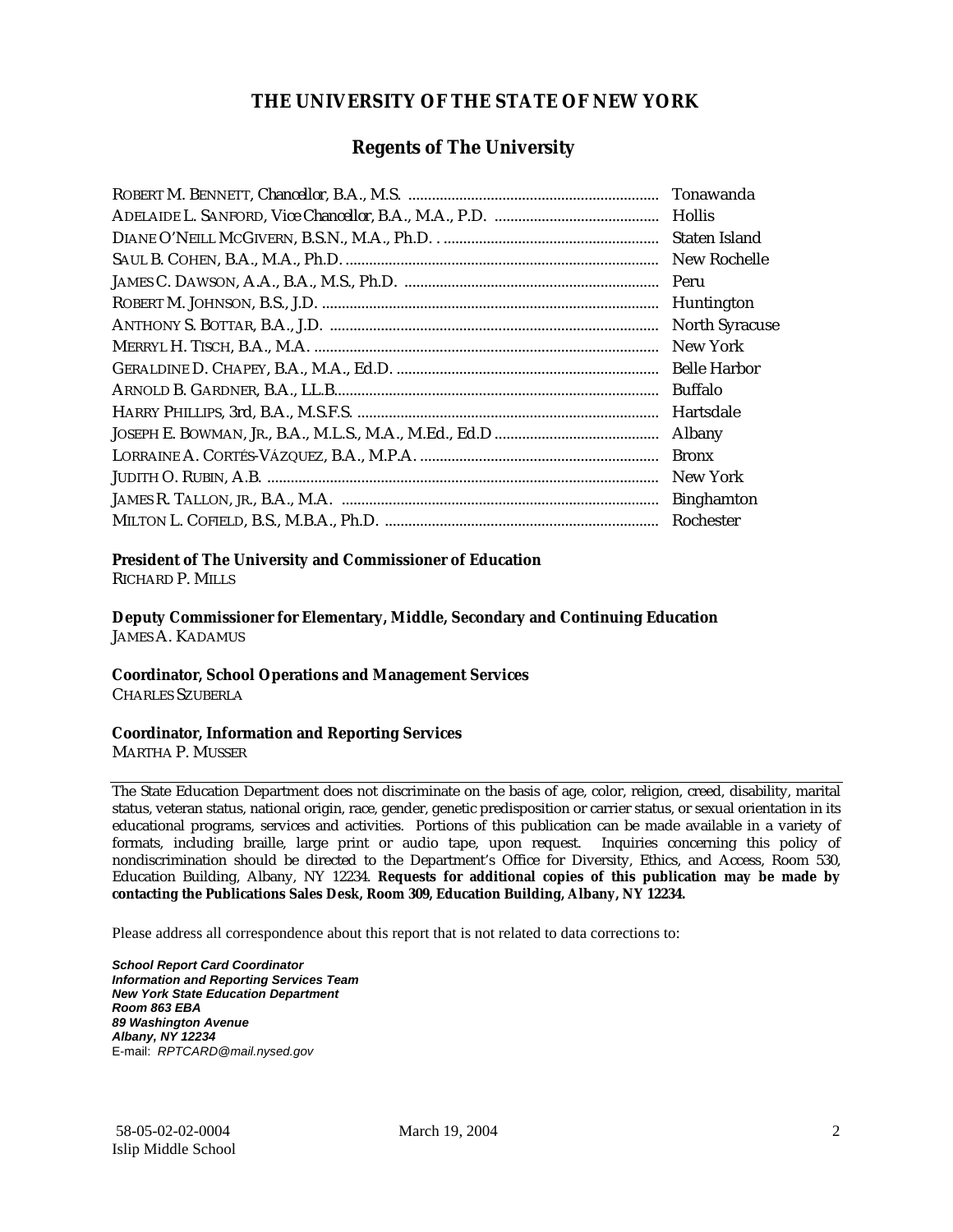The *New York State School Report Card* is an important part of the Board of Regents effort to raise learning standards for all students. It provides information to the public on student performance and other measures of school and district performance. Knowledge gained from the school report card on a school's strengths and weaknesses can be used to improve instruction and services to students.

The *New York State School Report Card* consists of three parts: the *Overview of School Performance in English Language Arts, Mathematics, and Science and Analysis of Student Subgroup Performance,* the *Comprehensive Information Report,* and the *School Accountability Report*. The *Overview and Analysis* presents performance data on measures required by the federal No Child Left Behind Act: English, mathematics, science, and graduation rate. Performance data on other State assessments can be found in the *Comprehensive Information Report*. The *School Accountability Report* provides information as to whether a school is making adequate progress toward enabling all students to achieve proficiency in English and mathematics.

State assessments are designed to help ensure that all students reach high learning standards. They show whether students are getting the foundation knowledge they need to succeed at the elementary, middle, and commencement levels and beyond. The State requires that students who are not making appropriate progress toward the standards receive academic intervention services.

In the *Overview*, performance on the elementary- and middle-level assessments in English language arts and mathematics and on the middle-level science test is reported in terms of mean scores and the percentage of students scoring at each of the four levels. These levels indicate performance on the standards from seriously deficient to advanced proficiency. Performance on the elementary-level science test is reported in terms of mean scores and the percentage of students making appropriate progress. Regents examination scores are reported in four score ranges. Scores of 65 to 100 are passing; scores of 55 to 64 earn credit toward a local diploma (with the approval of the local board of education). Though each elementary- and middle-level assessment is administered to students in a specific grade, secondary-level assessments are taken by students when they complete the coursework for the core curriculum. Therefore, the performance of students at the secondary level is measured for a student cohort rather than a group of students at a particular grade level. Students are grouped in cohorts according to the year in which they first entered grade 9.

The assessment data in the *Overview and Analysis* are for all tested students in the school, including general-education students and students with disabilities. In the *Overview*, each school's performance is compared with that of schools similar in grade level, district resources, and student needs as indicated by income and limited English proficiency (LEP) status. Each district's performance is compared with that of all public schools statewide. In the *Analysis*, performance is disaggregated by race/ethnicity, disability status, gender, LEP status, income level, and migrant status.

Explanations of terms referred to or symbols used in this part of the school report card may be found in the glossary on the last page. Further information on the school report card may be found in the guide, *Understanding Your School Report Card: February 2004*, available on the Information and Reporting Services Web site at www.emsc.nysed.gov/irts.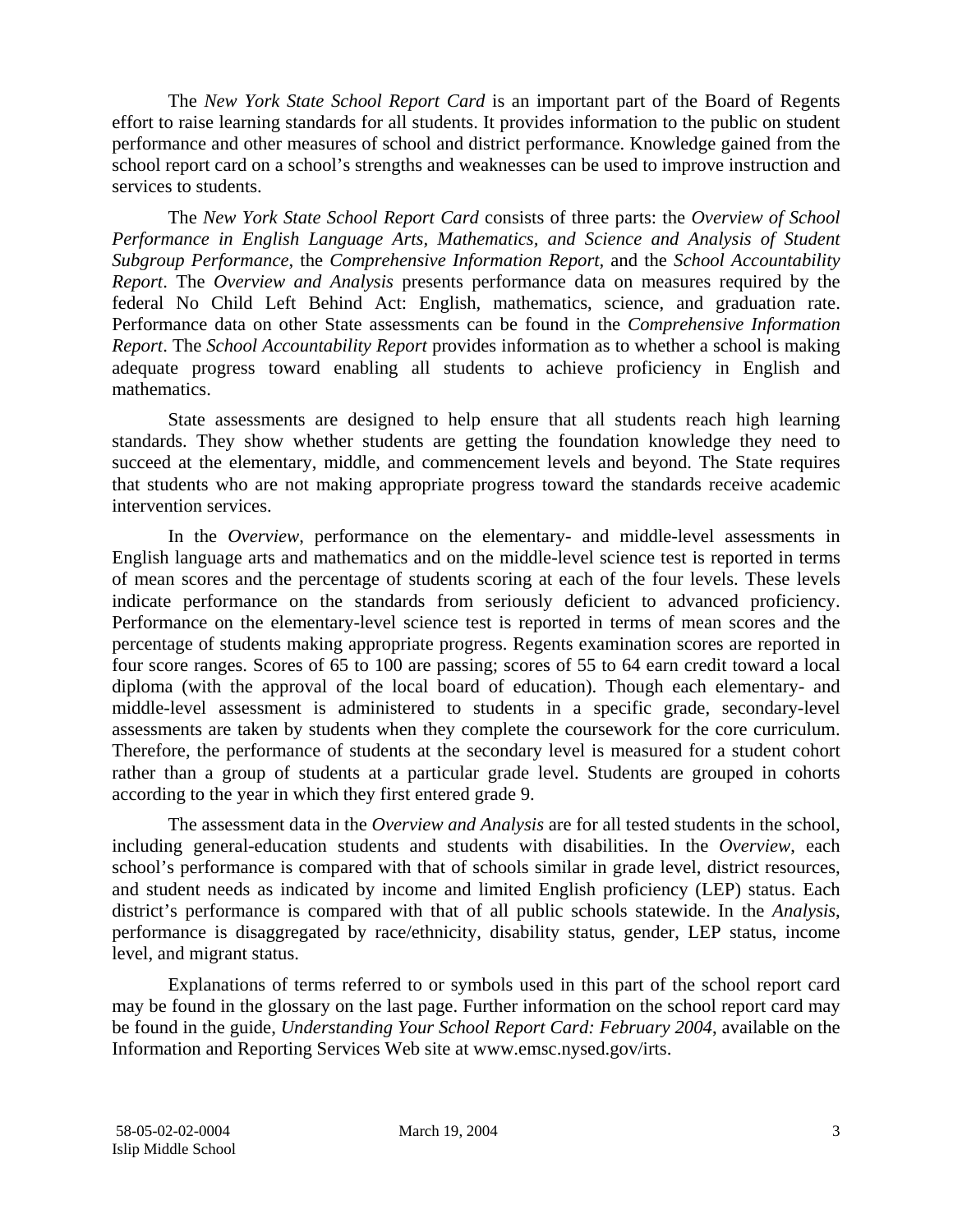# **Overview of School Performance in English Language Arts, Mathematics, and Science**

### **School Profile**

| Principal:<br>Eileen Rossman |             | (631)859-2274<br>Phone:   |
|------------------------------|-------------|---------------------------|
| <b>Organization</b>          | Grade Range | <b>Student Enrollment</b> |
| $2002 - 03$                  | $6 - 8$     | 905                       |

|  | 2001–02 School District-wide Total Expenditure per Pupil | \$12,790 |
|--|----------------------------------------------------------|----------|
|--|----------------------------------------------------------|----------|

#### **2002–03 Percentage of Core Classes Taught by Highly Qualified Teachers\***

| <b>Number of Core</b><br><b>Classes</b> | <b>Percent Taught</b><br>by Highly<br>Qualified<br><b>Teachers</b> |
|-----------------------------------------|--------------------------------------------------------------------|
| 153                                     | 100%                                                               |
|                                         |                                                                    |

\*For the 2002-03 school year, SED is reporting that teachers of core classes are highly qualified if they are certified to teach those classes. However, No Child Left Behind (NCLB) imposes requirements beyond certification for some teachers to be considered highly qualified. In future years, when New York State uses the NCLB criteria for reporting, certified teachers must fulfill all NCLB requirements to be counted as highly qualified.

#### **2002–03 Percentage of Teachers with No Valid Teaching Certificate\***

| Number of<br><b>Teachers</b> | <b>Percent with No</b><br><b>Valid Teaching</b><br><b>Certificate</b> |
|------------------------------|-----------------------------------------------------------------------|
| 62                           | ሰ%                                                                    |

\*This count includes teachers with temporary licenses who do not have a valid permanent, provisional, or transitional teaching certificate.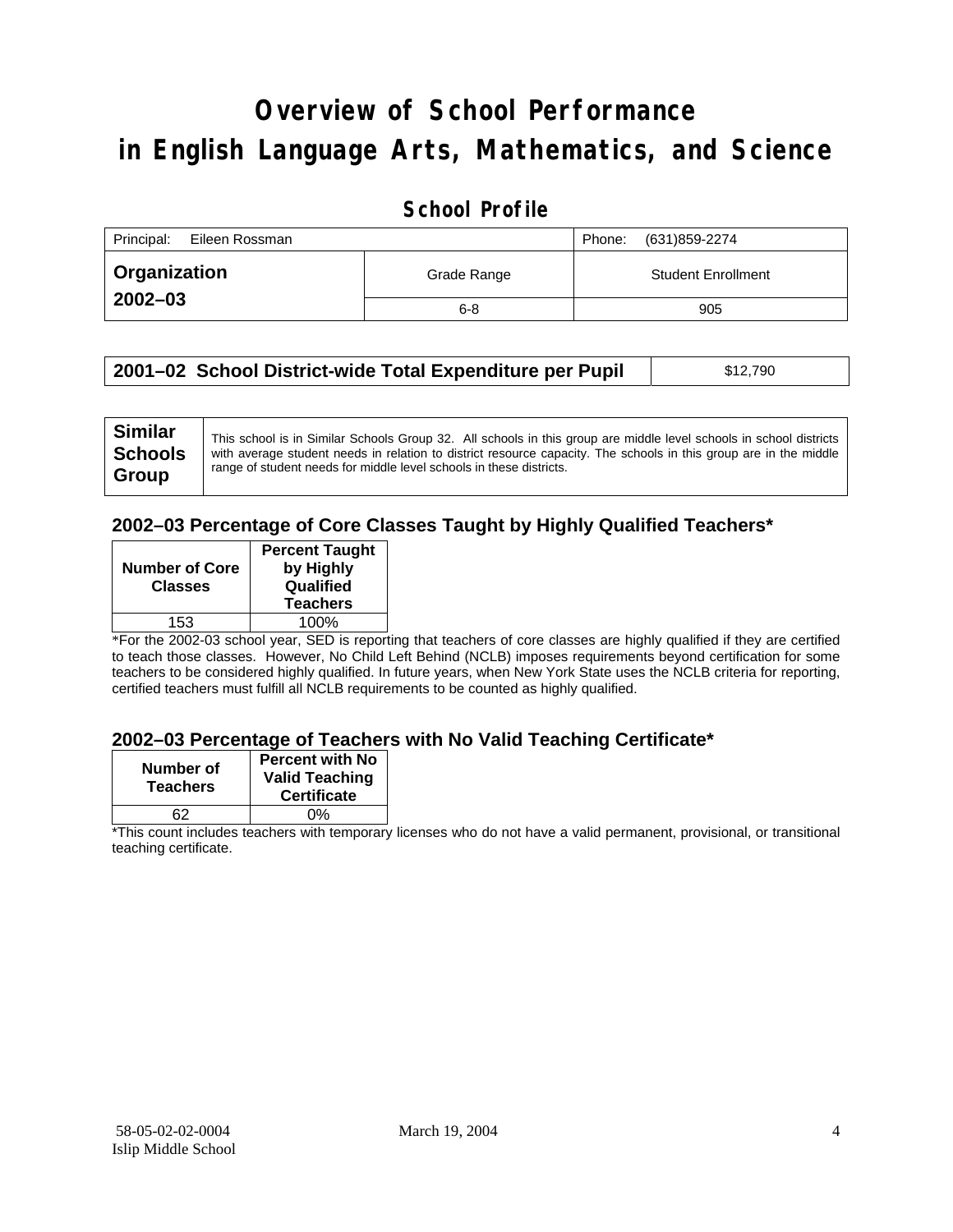### English Language Arts



| <b>Performance at</b><br><b>This School</b> | Level 1<br>527-661 | Level 2<br>662-700 | Level 3<br>701-738 | Level 4<br>739-830 | Total | <b>Mean Score</b> |
|---------------------------------------------|--------------------|--------------------|--------------------|--------------------|-------|-------------------|
| May 2001                                    | 11                 | 108                | 127                | 32                 | 278   | 707               |
|                                             | Level 1<br>527-659 | Level 2<br>660-698 | Level 3<br>699-737 | Level 3<br>738-830 | Total |                   |
| <b>March 2002</b>                           | 2                  | 104                | 133                | 22                 | 261   | 706               |
|                                             | Level 1<br>527-657 | Level 2<br>658-696 | Level 3<br>697-736 | Level 4<br>737-830 | Total |                   |
| January 2003                                | 6                  | 84                 | 169                | 49                 | 308   | 710               |

|         | Middle-Level English Language Arts Levels — Listening, Reading, and Writing Standards                         |  |  |  |
|---------|---------------------------------------------------------------------------------------------------------------|--|--|--|
| Level 4 | These students <b>exceed the standards</b> and are moving toward high performance on the Regents examination. |  |  |  |
| Level 3 | These students meet the standards and, with continued steady growth, should pass the Regents examination.     |  |  |  |
| Level 2 | These students need extra help to meet the standards and pass the Regents examination.                        |  |  |  |
| Level 1 | These students have serious academic deficiencies.                                                            |  |  |  |

**Performance of Limited English Proficient Students Taking the New York State English as a Second Language Achievement Test (NYSESLAT) as the Measure of English Language Arts Achievement**

| Grade 8 | Number<br>Tested | Level 1 | Level 2 | Level 3 | Level 4 |
|---------|------------------|---------|---------|---------|---------|
| 2003    |                  |         |         |         |         |

**Performance of Students with Severe Disabilities on the New York State Alternate Assessment (NYSAA) in English** 

| Grade 8     | Number<br>Tested | AA-Level 1 | AA-Level 2 | AA-Level 3 | AA-Level 4 |
|-------------|------------------|------------|------------|------------|------------|
| $2002 - 03$ |                  |            |            |            |            |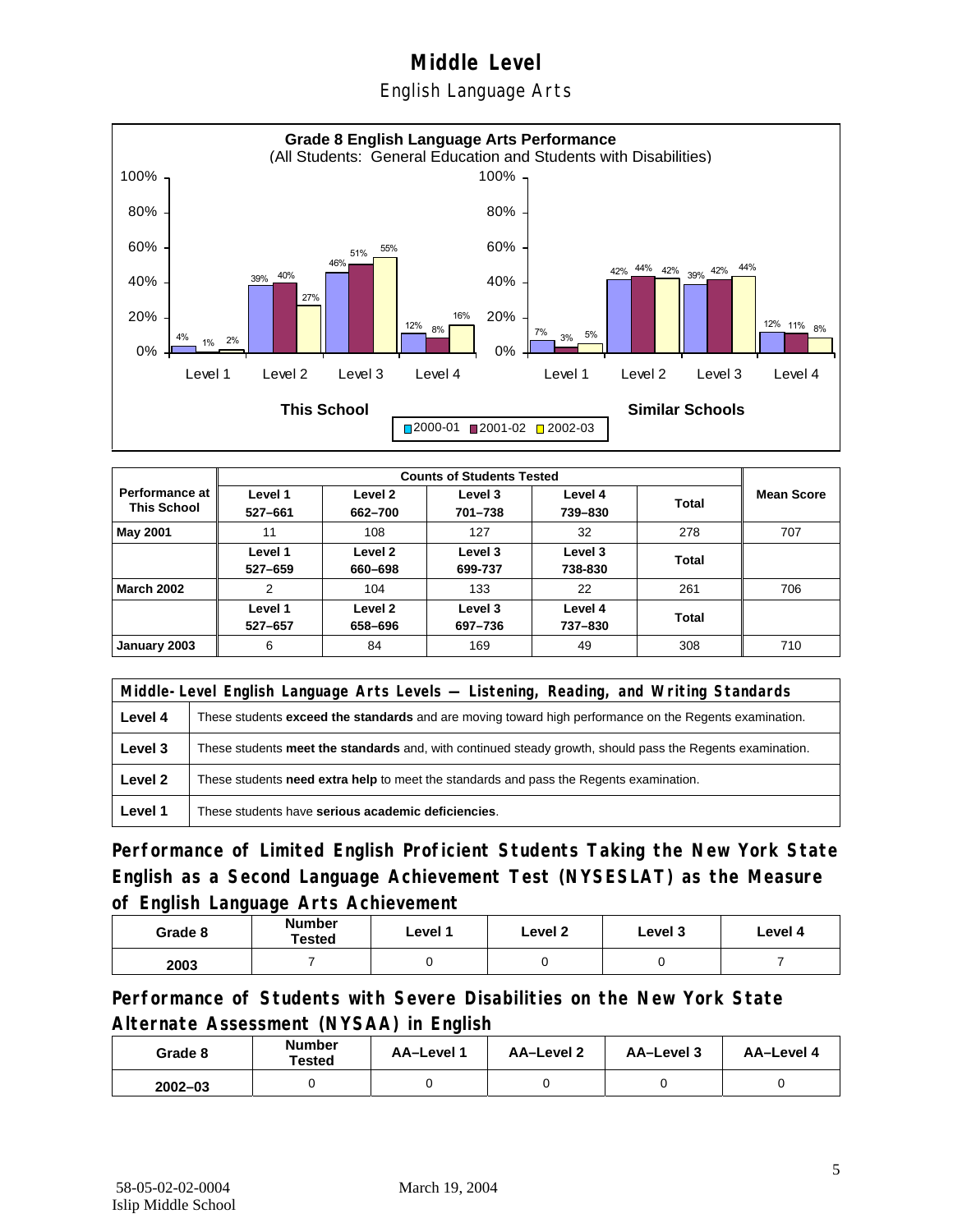#### Mathematics



|                                      |                    | <b>Counts of Students Tested</b> |                    |                    |              |                   |  |
|--------------------------------------|--------------------|----------------------------------|--------------------|--------------------|--------------|-------------------|--|
| Performance at<br><b>This School</b> | Level 1<br>517-680 | Level 2<br>681-715               | Level 3<br>716-759 | Level 4<br>760-882 | <b>Total</b> | <b>Mean Score</b> |  |
| <b>May 2001</b>                      | 19                 | 127                              | 121                | 12                 | 279          | 716               |  |
| May 2002                             | 12                 | 84                               | 129                | 37                 | 262          | 727               |  |
| May 2003                             | 11                 |                                  | 177                | 48                 | 313          | 730               |  |

|         | Middle-Level Mathematics Levels — Knowledge, Reasoning, and Problem-Solving Standards                     |  |  |
|---------|-----------------------------------------------------------------------------------------------------------|--|--|
| Level 4 | These students exceed the standards and are moving toward high performance on the Regents examination.    |  |  |
| Level 3 | These students meet the standards and, with continued steady growth, should pass the Regents examination. |  |  |
| Level 2 | These students <b>need extra help</b> to meet the standards and pass the Regents examination.             |  |  |
| Level 1 | These students have serious academic deficiencies.                                                        |  |  |

### **Performance of Students with Severe Disabilities on the New York State Alternate Assessment (NYSAA) in Mathematics**

| <b>Middle Level</b> | <b>Number</b><br>Tested | <b>AA–Level</b> 1 | AA-Level 2 | AA-Level 3 | AA-Level 4 |  |
|---------------------|-------------------------|-------------------|------------|------------|------------|--|
| $2002 - 03$         |                         |                   |            |            |            |  |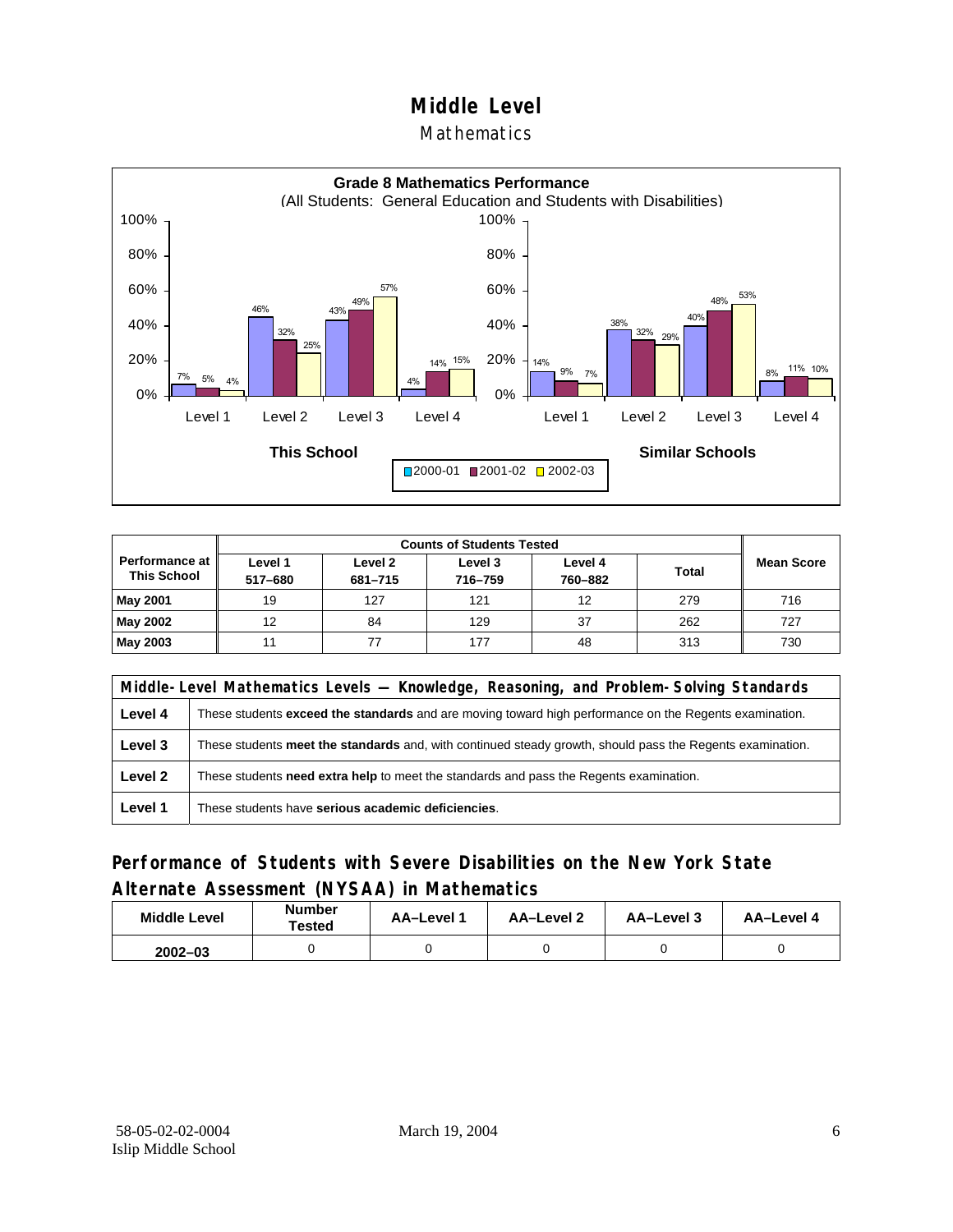#### **Science**



| <b>Performance at This School</b> |                             |         | <b>Mean Score</b> |         |         |       |    |
|-----------------------------------|-----------------------------|---------|-------------------|---------|---------|-------|----|
|                                   |                             | Level 1 | Level 2           | Level 3 | Level 4 | Total |    |
| <b>June 2002</b>                  | <b>Middle-Level Science</b> |         | 15                | 160     | 105     | 280   | 80 |
|                                   | <b>Regents Science</b>      |         |                   | 23      | 30      | 53    | 85 |
| January/                          | <b>Middle-Level Science</b> |         | 21                | 135     | 149     | 307   | 82 |
| <b>June 2003</b>                  | <b>Regents Science</b>      |         |                   |         |         |       |    |

|         | Middle-Level Science Levels — Knowledge, Reasoning, and Problem-Solving Standards*                                                                                                                  |  |  |  |  |  |  |  |
|---------|-----------------------------------------------------------------------------------------------------------------------------------------------------------------------------------------------------|--|--|--|--|--|--|--|
| Level 4 | These students <b>exceed the standards</b> on the middle-level science test and are moving toward high performance<br>on the Regents examinations or score 85-100 on a Regents science examination. |  |  |  |  |  |  |  |
| Level 3 | These students meet the standards on the middle-level science test and, with continued steady growth, should<br>pass the Regents examinations or score 65–84 on a Regents science examination.      |  |  |  |  |  |  |  |
| Level 2 | These students <b>need extra help</b> to meet the standards for middle-level science and to pass the Regents<br>examinations or score 55-64 on a Regents science examination.                       |  |  |  |  |  |  |  |
| Level 1 | These students have serious academic deficiencies as evidenced in the middle-level science test or score 0–54<br>on a Regents science examination.                                                  |  |  |  |  |  |  |  |

\*Students may demonstrate proficiency in middle-level science by scoring at Level 3 or above on the middle-level science test or by scoring 65 or above on a Regents examination in science.

### **Performance of Students with Severe Disabilities on the New York State Alternate Assessment (NYSAA) in Science**

| <b>Middle-Level</b> | <b>Number</b><br>Tested | AA-Level 1 | AA-Level 2 | AA-Level 3 | AA-Level 4 |  |
|---------------------|-------------------------|------------|------------|------------|------------|--|
| $2002 - 03$         |                         |            |            |            |            |  |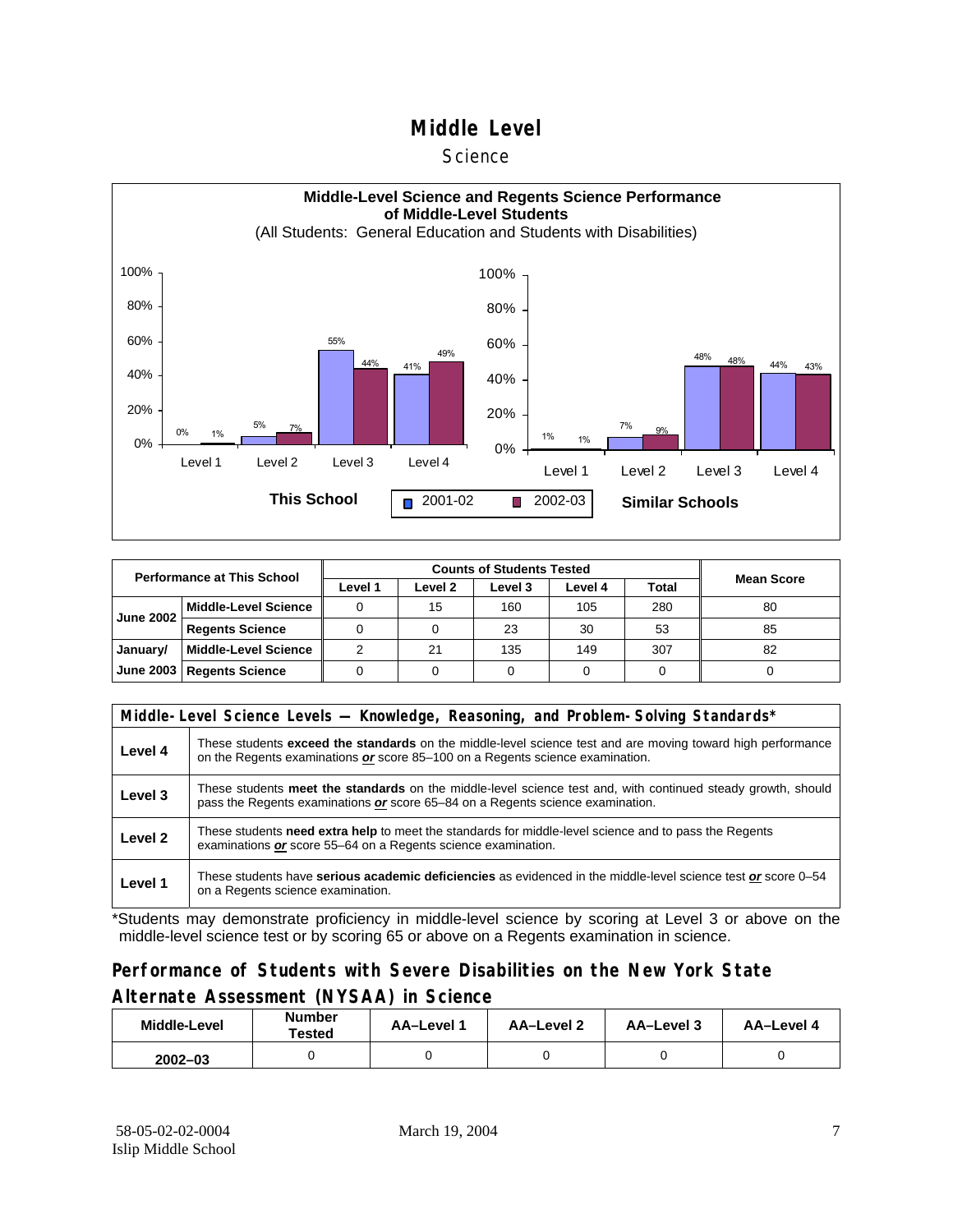# **Analysis of Student Subgroup Performance**

Historically, on State assessments the average performance of Black, Hispanic, and Native American students has been lower than that of White and Asian students. Similarly, students from lowincome families have not performed as well as those from higher income families. A high priority of the Board of Regents is to eliminate these gaps in student performance. In addition, Title I of the federal Elementary and Secondary Education Act includes explicit requirements "to ensure that students served by Title I are given the same opportunity to achieve to high standards and are held to the same high expectations as all students in each State."

This section of the school report card provides performance data for two years by racial/ethnic group, disability status, gender, English proficiency status, income level, and migrant status. The purpose of the student subgroup analyses is to determine if students who perform below the standards in any school tend to fall into particular groups, such as minority students, limited English proficient students, or economically disadvantaged students. If these analyses provide evidence that students in one of the groups achieve at a lower level than other students, the school and community should examine the reasons for this lower performance and make necessary changes in curriculum, instruction, and student support services to remedy these performance gaps. If your school did not report data for the 2002-03 school year for a subject and grade, a table showing data for subgroups in that subject and grade will not be included in the *Analysis*.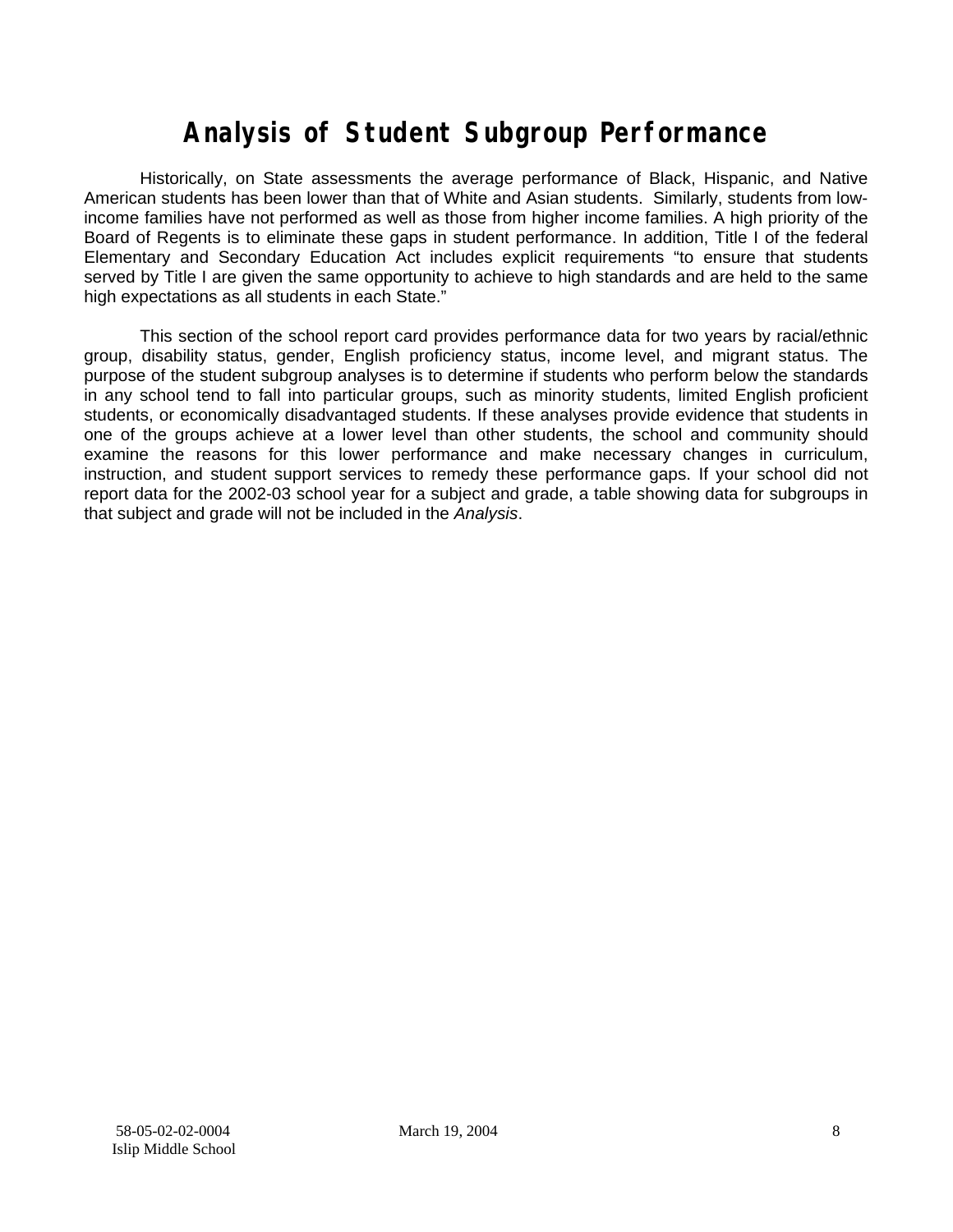### English Language Arts

|                                              |                |                                                                   | ັ<br>$2001 - 02$ |     | 2002-03       |                                                                   |         |     |  |
|----------------------------------------------|----------------|-------------------------------------------------------------------|------------------|-----|---------------|-------------------------------------------------------------------|---------|-----|--|
| <b>Student Subgroup</b>                      | <b>Tested</b>  | <b>Percentages of Tested</b><br><b>Students Scoring at Levels</b> |                  |     | <b>Tested</b> | <b>Percentages of Tested</b><br><b>Students Scoring at Levels</b> |         |     |  |
|                                              |                | $2 - 4$                                                           | $3 - 4$          | 4   |               | $2 - 4$                                                           | $3 - 4$ | 4   |  |
| <b>Results by Race/Ethnicity</b>             |                |                                                                   |                  |     |               |                                                                   |         |     |  |
| American Indian/Alaskan Native               | $\mathbf{1}$   | $\mathbf s$                                                       | $\mathbf s$      | s   | $\mathbf 0$   | 0%                                                                | 0%      | 0%  |  |
| <b>Black</b>                                 | 18             | 94%                                                               | 39%              | 0%  | 10            | s                                                                 | s       | s   |  |
| Hispanic                                     | 15             | 100%                                                              | 27%              | 0%  | 23            | 100%                                                              | 48%     | 9%  |  |
| Asian or Pacific Islander                    | 4              | s                                                                 | s                | s   | 3             | s                                                                 | s       | s   |  |
| White                                        | 223            | 100%                                                              | 63%              | 9%  | 272           | 98%                                                               | 74%     | 17% |  |
| Total                                        | 261            | 99%                                                               | 59%              | 8%  | 308           | 98%                                                               | 71%     | 16% |  |
| Small Group Totals (s)                       | 5              | 100%                                                              | 60%              | 20% | 13            | 92%                                                               | 54%     | 8%  |  |
| <b>Results by Disability Status</b>          |                |                                                                   |                  |     |               |                                                                   |         |     |  |
| General-education students                   | 228            | 100%                                                              | 66%              | 10% | 272           | 100%                                                              | 78%     | 17% |  |
| Students with disabilities                   | 33             | 94%                                                               | 12%              | 0%  | 36            | 83%                                                               | 14%     | 6%  |  |
| Total                                        | 261            | 99%                                                               | 59%              | 8%  | 308           | 98%                                                               | 71%     | 16% |  |
| <b>Results by Gender</b>                     |                |                                                                   |                  |     |               |                                                                   |         |     |  |
| Female                                       | 131            | 100%                                                              | 66%              | 11% | 139           | 99%                                                               | 73%     | 16% |  |
| Male                                         | 130            | 98%                                                               | 53%              | 5%  | 169           | 98%                                                               | 69%     | 16% |  |
| Total                                        | 261            | 99%                                                               | 59%              | 8%  | 308           | 98%                                                               | 71%     | 16% |  |
| <b>Results by English Proficiency Status</b> |                |                                                                   |                  |     |               |                                                                   |         |     |  |
| English proficient                           | 259            | $\mathbf s$                                                       | s                | s   | 308           | 98%                                                               | 71%     | 16% |  |
| Limited English proficient                   | $\overline{2}$ | $\mathbf s$                                                       | $\mathbf s$      | s   | 0             | 0%                                                                | 0%      | 0%  |  |
| Total                                        | 261            | 99%                                                               | 59%              | 8%  | 308           | 98%                                                               | 71%     | 16% |  |
| <b>Results by Income Level</b>               |                |                                                                   |                  |     |               |                                                                   |         |     |  |
| Economically disadvantaged                   | 38             | 97%                                                               | 18%              | 0%  | 36            | 97%                                                               | 56%     | 6%  |  |
| Not disadvantaged                            | 223            | 100%                                                              | 66%              | 10% | 272           | 98%                                                               | 73%     | 17% |  |
| Total                                        | 261            | 99%                                                               | 59%              | 8%  | 308           | 98%                                                               | 71%     | 16% |  |
| <b>Results by Migrant Status</b>             |                |                                                                   |                  |     |               |                                                                   |         |     |  |
| Migrant family                               | $\mathbf 0$    | 0%                                                                | 0%               | 0%  | 0             | 0%                                                                | 0%      | 0%  |  |
| Not migrant family                           | 261            | 99%                                                               | 59%              | 8%  | 308           | 98%                                                               | 71%     | 16% |  |
| Total                                        | 261            | 99%                                                               | 59%              | 8%  | 308           | 98%                                                               | 71%     | 16% |  |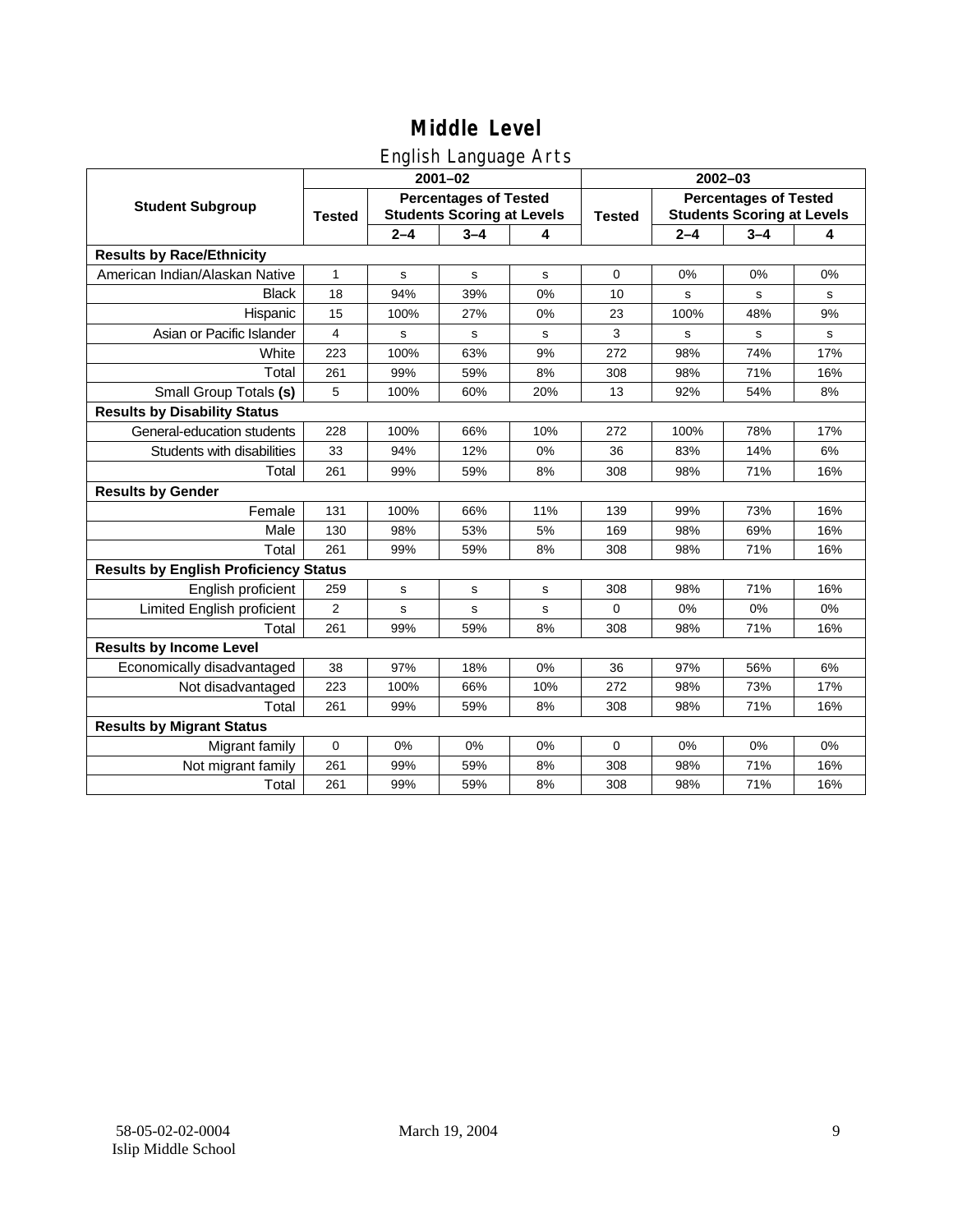### Mathematics

|                                              |               |             | $2001 - 02$                                                       |     | $2002 - 03$    |                                                                   |         |           |  |
|----------------------------------------------|---------------|-------------|-------------------------------------------------------------------|-----|----------------|-------------------------------------------------------------------|---------|-----------|--|
| <b>Student Subgroup</b>                      | <b>Tested</b> |             | <b>Percentages of Tested</b><br><b>Students Scoring at Levels</b> |     | <b>Tested</b>  | <b>Percentages of Tested</b><br><b>Students Scoring at Levels</b> |         |           |  |
|                                              |               | $2 - 4$     | $3 - 4$                                                           | 4   |                | $2 - 4$                                                           | $3 - 4$ | 4         |  |
| <b>Results by Race/Ethnicity</b>             |               |             |                                                                   |     |                |                                                                   |         |           |  |
| American Indian/Alaskan Native               | 1             | s           | s                                                                 | s   | $\Omega$       | 0%                                                                | 0%      | 0%        |  |
| <b>Black</b>                                 | 18            | 100%        | 44%                                                               | 6%  | 9              | S                                                                 | s       | s         |  |
| Hispanic                                     | 16            | 81%         | 44%                                                               | 0%  | 27             | 89%                                                               | 63%     | 7%        |  |
| Asian or Pacific Islander                    | 5             | s           | s                                                                 | s   | 4              | s                                                                 | s       | ${\tt s}$ |  |
| White                                        | 222           | 96%         | 65%                                                               | 15% | 273            | 97%                                                               | 74%     | 16%       |  |
| Total                                        | 262           | 95%         | 63%                                                               | 14% | 313            | 96%                                                               | 72%     | 15%       |  |
| Small Group Totals (s)                       | 6             | 100%        | 100%                                                              | 33% | 13             | 100%                                                              | 46%     | 23%       |  |
| <b>Results by Disability Status</b>          |               |             |                                                                   |     |                |                                                                   |         |           |  |
| General-education students                   | 229           | 98%         | 69%                                                               | 16% | 278            | 98%                                                               | 77%     | 17%       |  |
| Students with disabilities                   | 33            | 76%         | 24%                                                               | 0%  | 35             | 83%                                                               | 29%     | 3%        |  |
| Total                                        | 262           | 95%         | 63%                                                               | 14% | 313            | 96%                                                               | 72%     | 15%       |  |
| <b>Results by Gender</b>                     |               |             |                                                                   |     |                |                                                                   |         |           |  |
| Female                                       | 131           | 93%         | 61%                                                               | 16% | 146            | 98%                                                               | 73%     | 14%       |  |
| Male                                         | 131           | 98%         | 66%                                                               | 12% | 167            | 95%                                                               | 71%     | 17%       |  |
| Total                                        | 262           | 95%         | 63%                                                               | 14% | 313            | 96%                                                               | 72%     | 15%       |  |
| <b>Results by English Proficiency Status</b> |               |             |                                                                   |     |                |                                                                   |         |           |  |
| English proficient                           | 259           | $\mathbf s$ | s                                                                 | s   | 306            | 97%                                                               | 73%     | 16%       |  |
| Limited English proficient                   | 3             | s           | s                                                                 | s   | $\overline{7}$ | 86%                                                               | 29%     | 0%        |  |
| Total                                        | 262           | 95%         | 63%                                                               | 14% | 313            | 96%                                                               | 72%     | 15%       |  |
| <b>Results by Income Level</b>               |               |             |                                                                   |     |                |                                                                   |         |           |  |
| Economically disadvantaged                   | 39            | 85%         | 31%                                                               | 3%  | 40             | 98%                                                               | 48%     | 5%        |  |
| Not disadvantaged                            | 223           | 97%         | 69%                                                               | 16% | 273            | 96%                                                               | 75%     | 17%       |  |
| Total                                        | 262           | 95%         | 63%                                                               | 14% | 313            | 96%                                                               | 72%     | 15%       |  |
| <b>Results by Migrant Status</b>             |               |             |                                                                   |     |                |                                                                   |         |           |  |
| Migrant family                               | 0             | 0%          | 0%                                                                | 0%  | $\Omega$       | 0%                                                                | 0%      | 0%        |  |
| Not migrant family                           | 262           | 95%         | 63%                                                               | 14% | 313            | 96%                                                               | 72%     | 15%       |  |
| Total                                        | 262           | 95%         | 63%                                                               | 14% | 313            | 96%                                                               | 72%     | 15%       |  |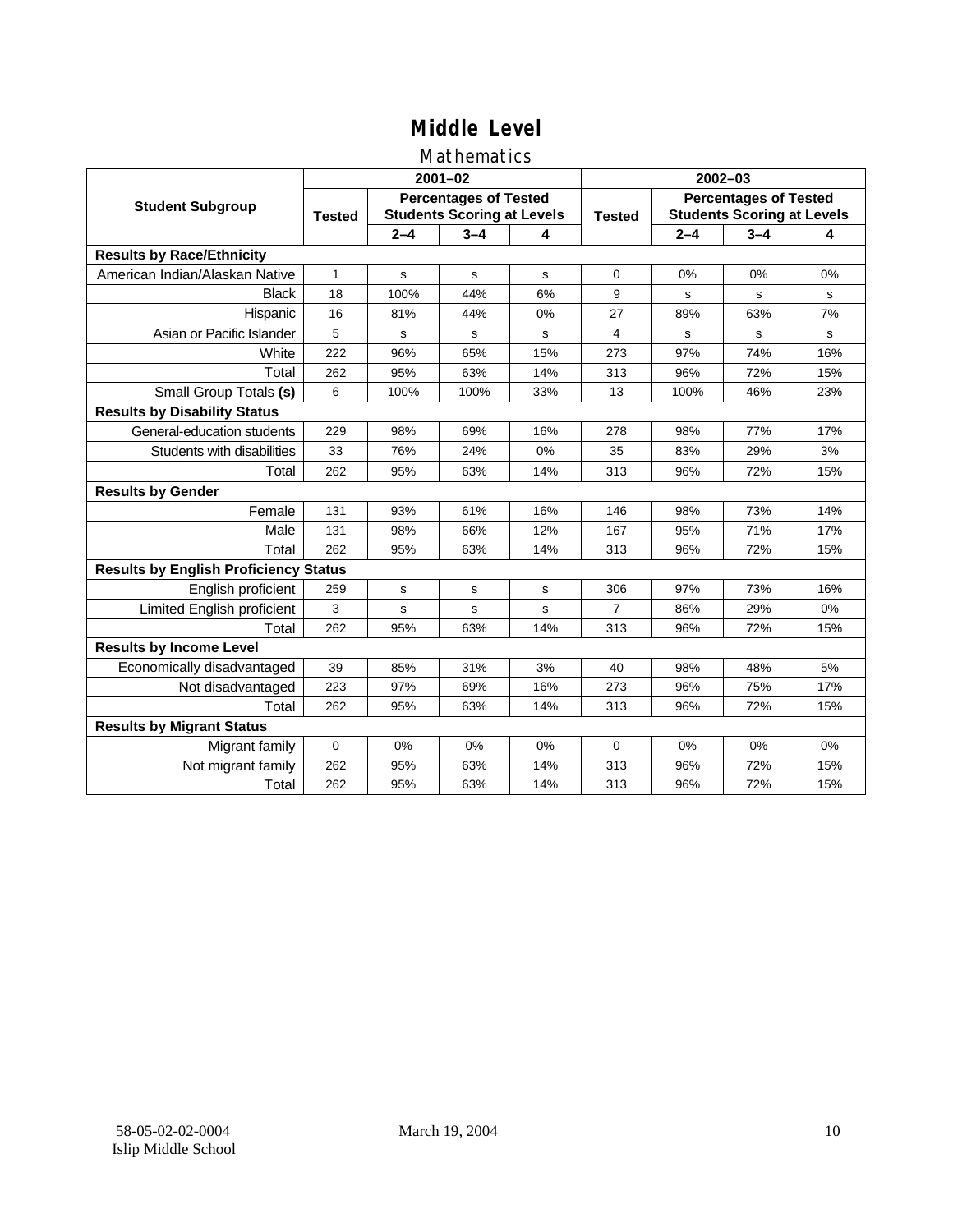#### **Science**

|                                              |               |             | $2001 - 02$                                                       |     | $2002 - 03$   |                                                                   |         |     |
|----------------------------------------------|---------------|-------------|-------------------------------------------------------------------|-----|---------------|-------------------------------------------------------------------|---------|-----|
| <b>Student Subgroup</b>                      | <b>Tested</b> |             | <b>Percentages of Tested</b><br><b>Students Scoring at Levels</b> |     | <b>Tested</b> | <b>Percentages of Tested</b><br><b>Students Scoring at Levels</b> |         |     |
|                                              |               | $2 - 4$     | $3 - 4$                                                           | 4   |               | $2 - 4$                                                           | $3 - 4$ | 4   |
| <b>Results by Race/Ethnicity</b>             |               |             |                                                                   |     |               |                                                                   |         |     |
| American Indian/Alaskan Native               | $\Omega$      | 0%          | 0%                                                                | 0%  | $\Omega$      | 0%                                                                | 0%      | 0%  |
| <b>Black</b>                                 | 16            | 100%        | 81%                                                               | 13% | 11            | s                                                                 | s       | s   |
| Hispanic                                     | 16            | s           | s                                                                 | s   | 24            | 100%                                                              | 83%     | 29% |
| Asian or Pacific Islander                    | 3             | s           | s                                                                 | s   | 4             | s                                                                 | s       | s   |
| White                                        | 245           | 100%        | 95%                                                               | 41% | 268           | 99%                                                               | 93%     | 51% |
| Total                                        | 280           | 100%        | 95%                                                               | 38% | 307           | 99%                                                               | 93%     | 49% |
| Small Group Totals (s)                       | 19            | 100%        | 100%                                                              | 11% | 15            | 100%                                                              | 93%     | 40% |
| <b>Results by Disability Status</b>          |               |             |                                                                   |     |               |                                                                   |         |     |
| General-education students                   | 247           | 100%        | 97%                                                               | 42% | 273           | 100%                                                              | 96%     | 51% |
| Students with disabilities                   | 33            | 100%        | 79%                                                               | 3%  | 34            | 97%                                                               | 68%     | 29% |
| Total                                        | 280           | 100%        | 95%                                                               | 38% | 307           | 99%                                                               | 93%     | 49% |
| <b>Results by Gender</b>                     |               |             |                                                                   |     |               |                                                                   |         |     |
| Female                                       | 138           | 100%        | 95%                                                               | 38% | 144           | 100%                                                              | 92%     | 39% |
| Male                                         | 142           | 100%        | 94%                                                               | 37% | 163           | 99%                                                               | 93%     | 57% |
| Total                                        | 280           | 100%        | 95%                                                               | 38% | 307           | 99%                                                               | 93%     | 49% |
| <b>Results by English Proficiency Status</b> |               |             |                                                                   |     |               |                                                                   |         |     |
| English proficient                           | 277           | $\mathbf s$ | $\mathbf s$                                                       | s   | 304           | s                                                                 | s       | s   |
| Limited English proficient                   | 3             | s           | s                                                                 | s   | 3             | s                                                                 | s       | s   |
| Total                                        | 280           | 100%        | 95%                                                               | 38% | 307           | 99%                                                               | 93%     | 49% |
| <b>Results by Income Level</b>               |               |             |                                                                   |     |               |                                                                   |         |     |
| Economically disadvantaged                   | 38            | 100%        | 87%                                                               | 8%  | 31            | 100%                                                              | 87%     | 16% |
| Not disadvantaged                            | 242           | 100%        | 96%                                                               | 42% | 276           | 99%                                                               | 93%     | 52% |
| Total                                        | 280           | 100%        | 95%                                                               | 38% | 307           | 99%                                                               | 93%     | 49% |
| <b>Results by Migrant Status</b>             |               |             |                                                                   |     |               |                                                                   |         |     |
| Migrant family                               | $\mathbf 0$   | 0%          | 0%                                                                | 0%  | 0             | 0%                                                                | 0%      | 0%  |
| Not migrant family                           | 280           | 100%        | 95%                                                               | 38% | 307           | 99%                                                               | 93%     | 49% |
| Total                                        | 280           | 100%        | 95%                                                               | 38% | 307           | 99%                                                               | 93%     | 49% |